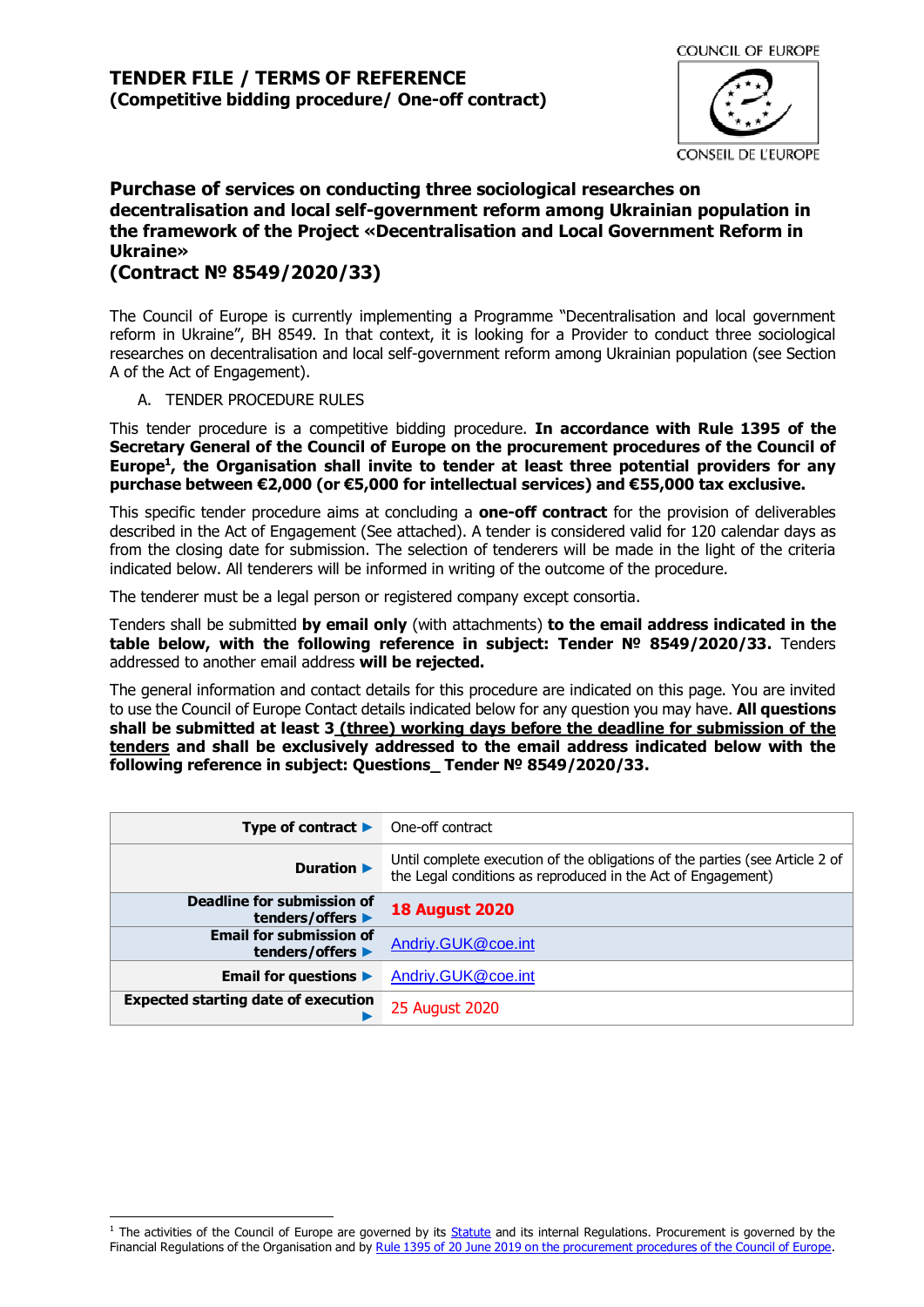#### B. EXPECTED DELIVERABLES

The expected deliverables are described in **Section A of the Act of Engagement** (see attached).

## C. FEES

All tenderers are invited to fill in the **table of fees** as reproduced in **Section A of the Act of Engagement**.

## D. ASSESSMENT

#### Exclusion criteria and absence of conflict of interests

(by signing the Act of Engagement,**<sup>2</sup>** you declare on your honour not being in any of the below situations) Tenderers shall be excluded from participating in the tender procedure if they:

- have been sentenced by final judgment on one or more of the following charges: participation in a criminal organisation, corruption, fraud, money laundering;
- are in a situation of bankruptcy, liquidation, termination of activity, insolvency or arrangement with creditors or any like situation arising from a procedure of the same kind, or are subject to a procedure of the same kind;
- have received a judgment with res judicata force, finding an offence that affects their professional integrity or serious professional misconduct;
- do not comply with their obligations as regards payment of social security contributions, taxes and dues, according to the statutory provisions of their country of incorporation, establishment or residence;
- are or are likely to be in a situation of conflict of interests.

## Eligibility criteria

- being registered as a legal person or registered company except consortia specialised in the field of providing sociological services;
- minimum 1 year of experience in providing sociological services.

## Award criteria

- Quality of the offer (technical criterion 80%), including:
- Detailed concept and methodology of conducting three sociological researches ;
- Experience in conducting national sociological researches on decentralisation and local selfgovernment reform.
- Financial offer (20%).

Multiple tendering is not authorised.

## E. NEGOTIATIONS

The Council reserves the right to hold negotiations with the bidders in accordance with Article 20 of Rule 1395.

## F. DOCUMENTS TO BE PROVIDED

Tenderers are invited to submit:

- **A completed and signed copy of the Act of Engagement<sup>3</sup> (see attached)**
- **Copy of the registration documents and their brief translation into English**;
- **Concept and methodology** of conducting three sociological researches in the Ukrainian language in PDF format;
- **Brief description of the experience in conducting national sociological researches** on decentralisation and local self-government reform **including its list**.

#### **All documents shall be submitted in English and/or Ukrainian, failure to do so will result in the exclusion of the tender.**

**If any of the documents listed above are missing, the Council of Europe reserves the right to reject the tender.**

<sup>&</sup>lt;sup>2</sup> The Council of Europe reserves the right to ask tenderers, at a later stage, to supply an extract from the record of convictions or failing that an equivalent document issued by the competent judicial or administrative authority of the country of incorporation, indicating that the first three above listed exclusion criteria are met, and a certificate issued by the competent authority of the country of incorporation indicating that the fourth criterion is met.

<sup>&</sup>lt;sup>3</sup> The Act of Engagement must be completed, signed, scanned in its entirety (i.e. including all the pages) and sent as a compiled document. For all scanned documents, .pdf files are preferred.